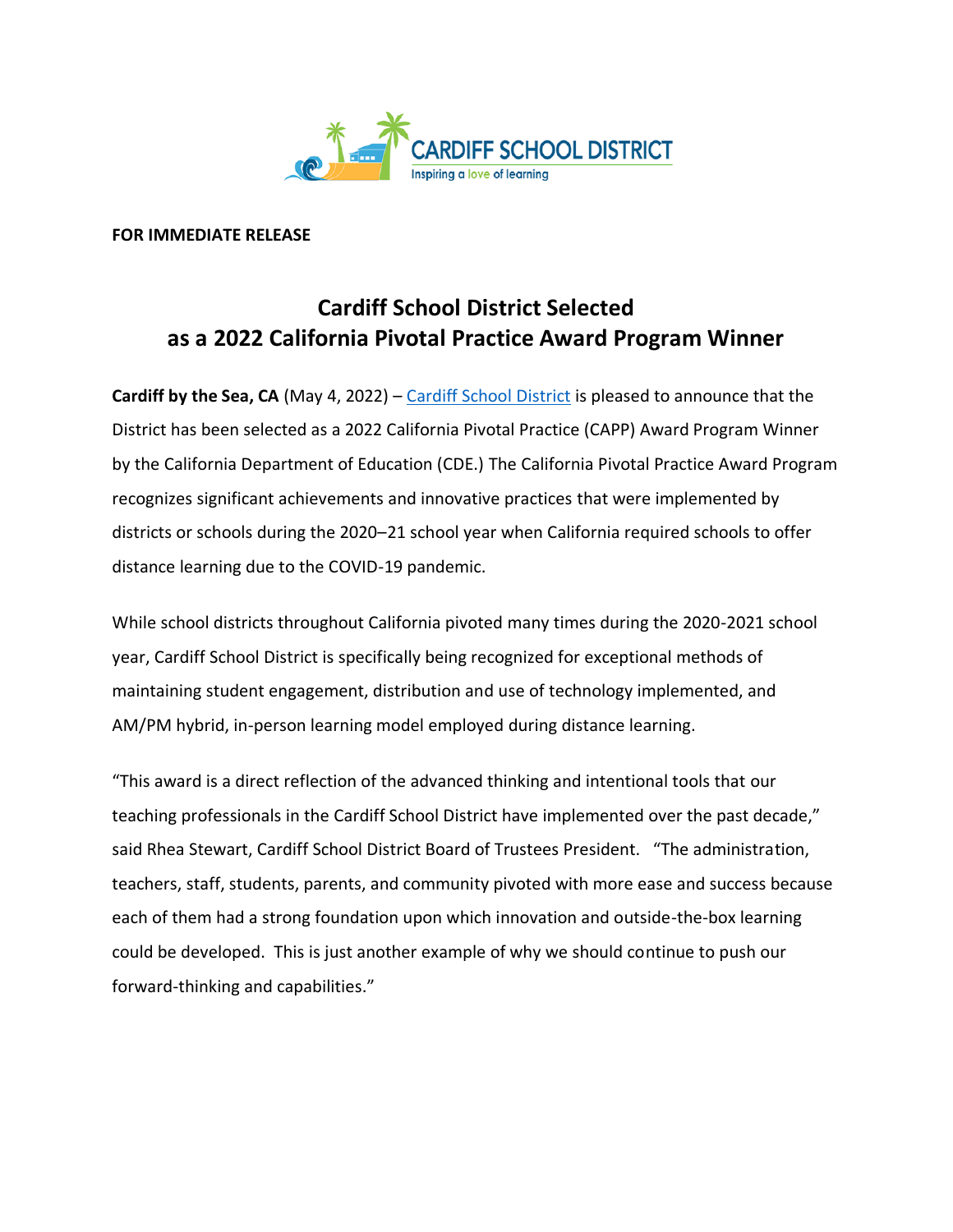The winners of the 2022 California Pivotal Practice (CAPP) Award received thanks for their "outstanding efforts on behalf of students in exceptionally challenging times," said State Superintendent of Public Instruction Tony Thurmond in an email to the District.

Well before Cardiff School District had to pivot teaching methods, the District and its partnership with students, parents, staff and the community focused on its vision; "Lifelong Learners, Contributing Citizens, Educational Excellence." Engaging with the students in a variety of educational methods and classes, prior to distance learning, set the groundwork to continue virtual engagement with their primary teachers as well as in weekly specialty classes in the areas of science, PE, gardening, music and/or Spanish. Additionally, the future-focused thinking of the Cardiff School District led to the building of a technology infrastructure well before COVID-19. At the onset of the pandemic when schools needed to pivot to *virtual* distance learning, Cardiff schools were able to persevere and provide learning experiences to its students right away through its established (2011) 1:1 iPad program. As school guidance changed, Cardiff School District's AM/PM hybrid model allowed teachers to re-engage by providing students with consistent, small-group, in-person learning half of the day and continued learning asynchronously the other half of the day using technology.

During the pandemic, the District learned many things about engaging and strengthening student learning through the use of technology. Teachers continue to implement new strategies and tools to enhance blended learning environments in their classrooms and extend student learning into the entire world. Video conferencing continues to create opportunities for efficient parent/teacher, special education and administrative meetings when needed. After years of successful technology integration, the District is currently upgrading its network infrastructure to maintain a modern teaching and learning environment for all students.

A component of the California Department of Education (CDE) [California School Recognition](https://www.cde.ca.gov/ta/sr/cs/csrp.asp)  [Program \(CSRP\),](https://www.cde.ca.gov/ta/sr/cs/csrp.asp) the California Pivotal Practice (CAPP) Program is being utilized by California in 2022 in place of the [California Distinguished Schools \(DS\) Program.](https://www.cde.ca.gov/ta/sr/cs/index.asp)